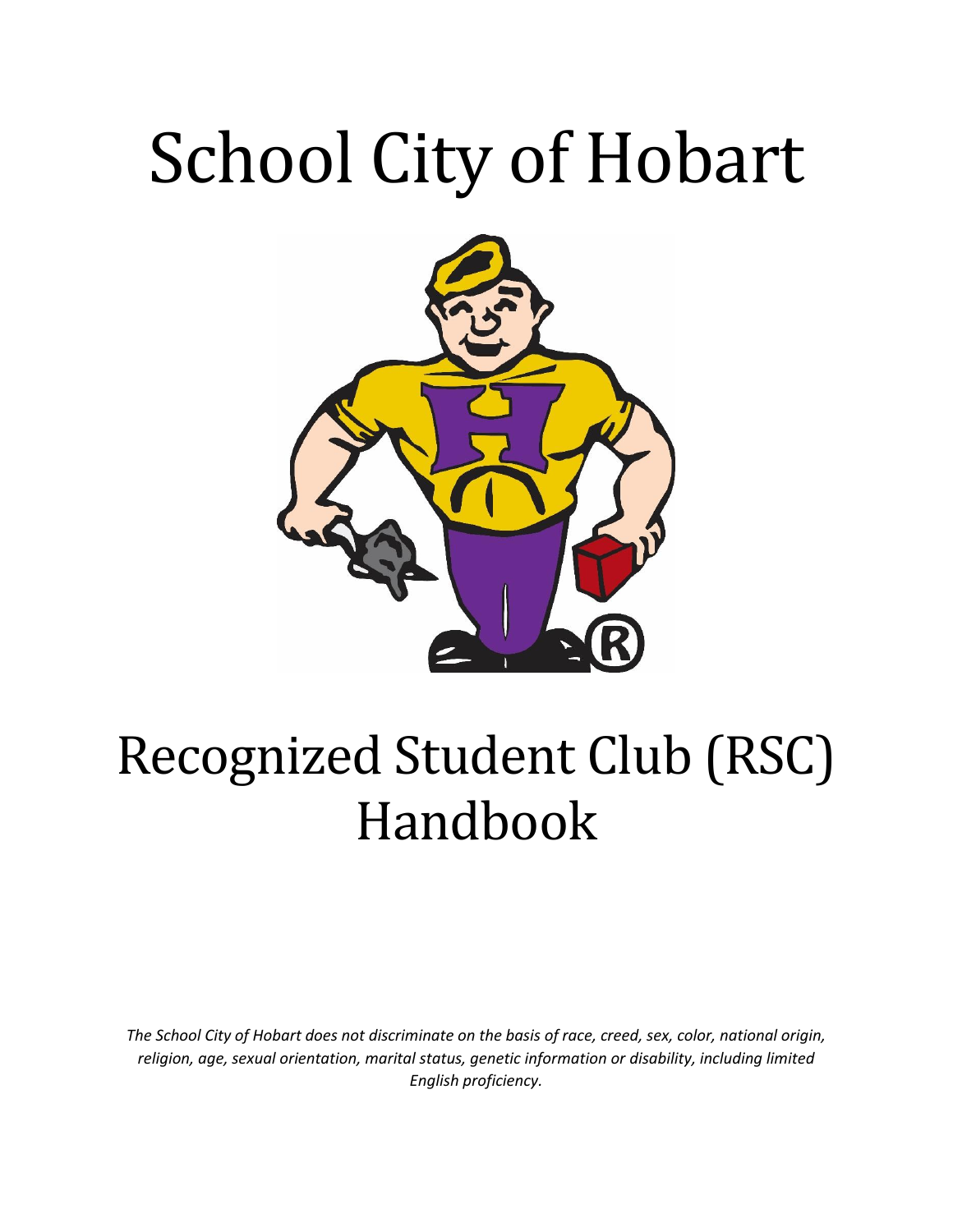# **Table of Contents**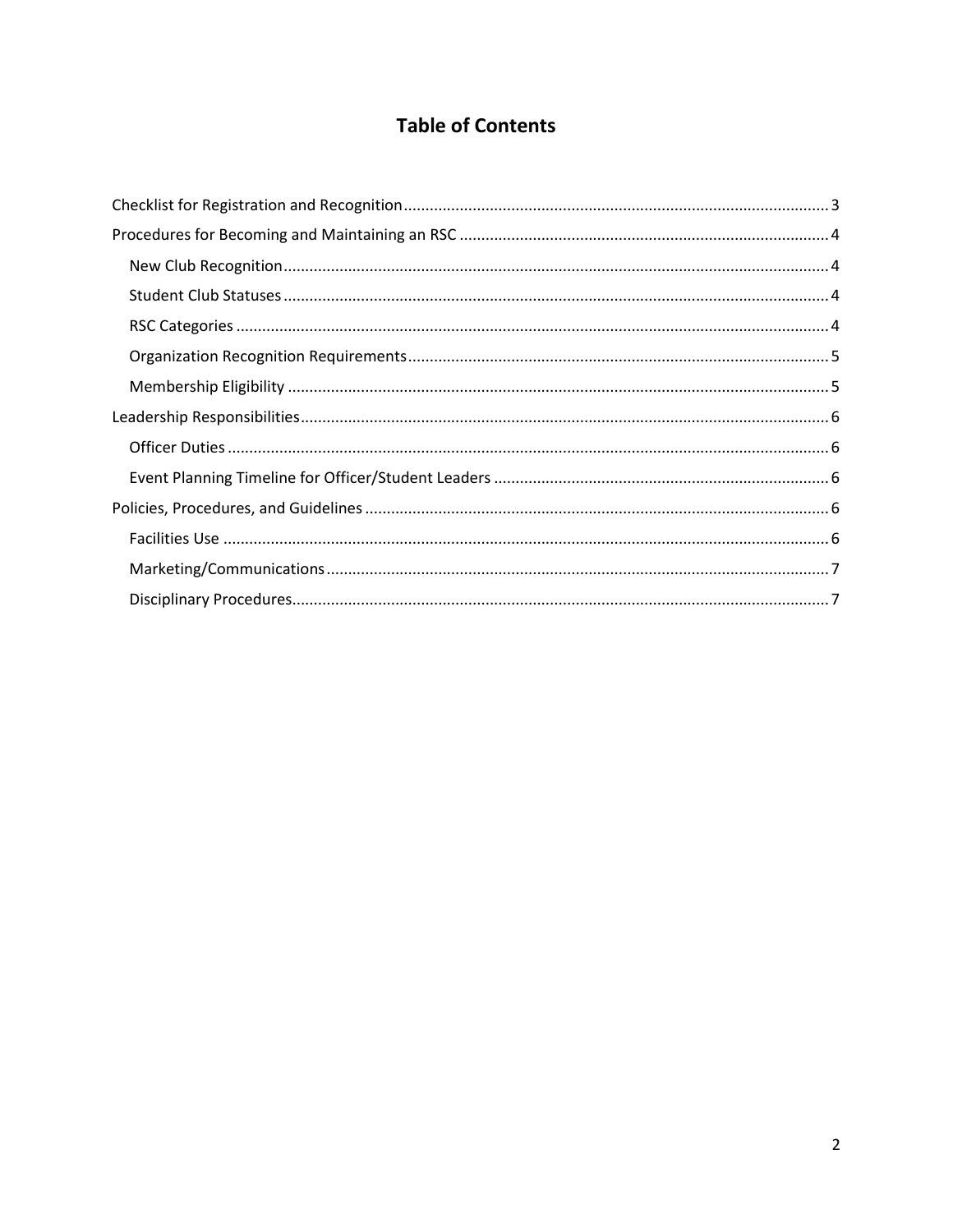# **Checklist for Registration and Recognition**

<span id="page-2-0"></span>

|       | Official recognition of a student club is granted through the Principal's Office. Please use this<br>checklist to help you complete the steps and gather documents needed for recognition.                                                       |
|-------|--------------------------------------------------------------------------------------------------------------------------------------------------------------------------------------------------------------------------------------------------|
|       | 1. Fully read, download and print a copy of the Student Club Handbook, Policies and<br>Recognition Process from https://www.hobart.k12.in.us/studentclubs. If you cannot print a<br>copy, see the Principal for assistance.                      |
|       | 2. Schedule an appointment with the Principal.                                                                                                                                                                                                   |
|       | 3. Seek out a Faculty or Staff Supervisor and obtain their signature on the Student Club<br>Application (Form 7530 F1).                                                                                                                          |
|       | 4. Recruit at least 5 students to join your club and fill out the Officer and Membership<br>Roster (Form 7530 F4).                                                                                                                               |
|       | 5. Hold a member recruiting event/meeting, by doing the following:<br>-Choose a meeting date, time, and location<br>-Fill out a Student Club Activity Request (Form 7530 F2), have your Supervisor sign it and<br>turn it in to the Principal.   |
|       | 6. Create a flyer for your recruiting meeting/event and send a copy of it to the Principal for<br>approval prior to printing/posting.                                                                                                            |
|       | 7. No later than TWO WEEKS after your recruiting meeting, turn in the following items to<br>the Principal:<br>-Student Club Application (Form 7530 F1) with signatures<br>-Officer and Membership Roster (Form 7530 F4) with all Officers listed |
| room. | 8. Determine with your Officers and Supervisor when you will hold your ongoing regular<br>meetings and then ask your Supervisor to submit a Facility Usage Request to reserve the                                                                |
|       | 9. Submit your Constitution or Bylaws to the Principal. A sample Constitution/Bylaws is<br>included in this handbook for your reference.                                                                                                         |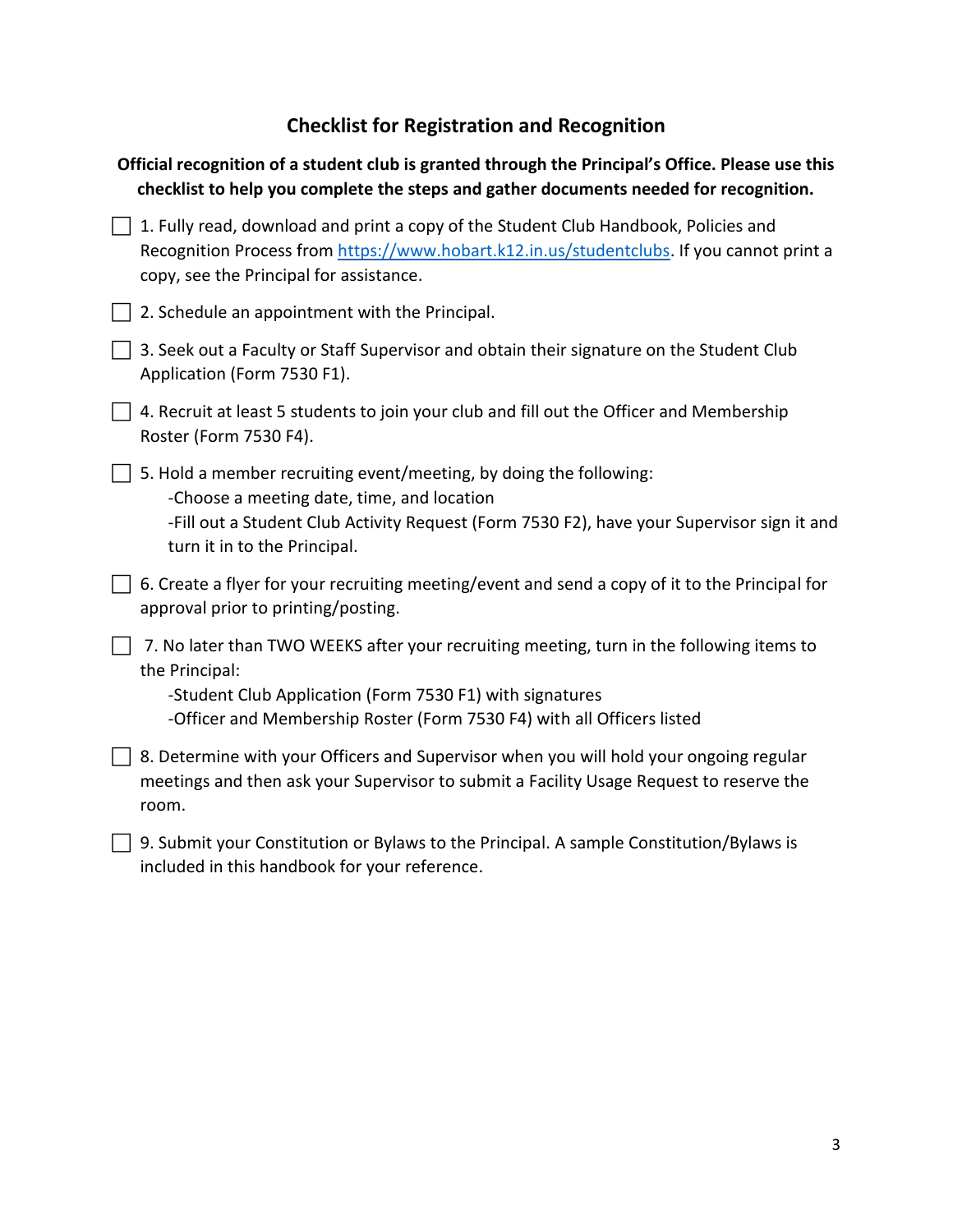# **Procedures for Becoming and Maintaining an RSC**

## **New Club Recognition**

<span id="page-3-1"></span><span id="page-3-0"></span>Students seeking to start a new club must complete the checklist on page 3 of this handbook and submit the required forms/documents. Recognition does not imply school endorsement of the club's beliefs, but provides the opportunity for groups to enjoy the privileges of recognition.

# **Student Club Statuses**

- <span id="page-3-2"></span> Recognized Student Clubs (RSCs): Refers to both Sponsored Student Clubs (SSCs) and Voluntary Student Clubs (VSCs).
- Sponsored Student Clubs (SSCs): Sponsored student clubs are student clubs that have a substantial relationship with the school. SSCs must have a mission that is consistent with the school and be recognized as a sponsored club by the School City of Hobart. SSCs agree to be held to the same standards of responsibility of VSCs; however, the level of formal affiliation with SCOH, such as the use of logo, contracting in the name of SCOH, etc., varies and is determined at the discretion of the Superintendent. All SSCs are accountable for legal compliance, fiscal responsibility and adherence to established standards outlined in the Recognized Student Club Handbook.
- Voluntary Student Clubs (VSCs): Voluntary student clubs are student clubs that seek access to certain SCOH controlled benefits and resources. All VSCs are accountable for legal compliance, fiscal responsibility and adherence to standards outlined in the Recognized Student Club Handbook.

# **RSC Categories**

- <span id="page-3-3"></span> Academic: Based on academics/specific career fields; membership is given solely to students in specific programs of study, based on GPA, or both.
- Community Service: A group whose primary goal is to volunteer for projects to give back in the community.
- Leadership: A group for those interested in a range of individual, cooperative, and competitive activities to improve their leadership skills.
- Recreational: A noncompetitive health or sport group that will challenge you physically and mentally through recreational activities.
- Religious: Encompasses any kind of religion and may do events and activities to promote a religion.
- Social: Groups are formed based around social/leisure interests or hobbies.

**Please choose the category of your RSC that best fits your RSC's mission.**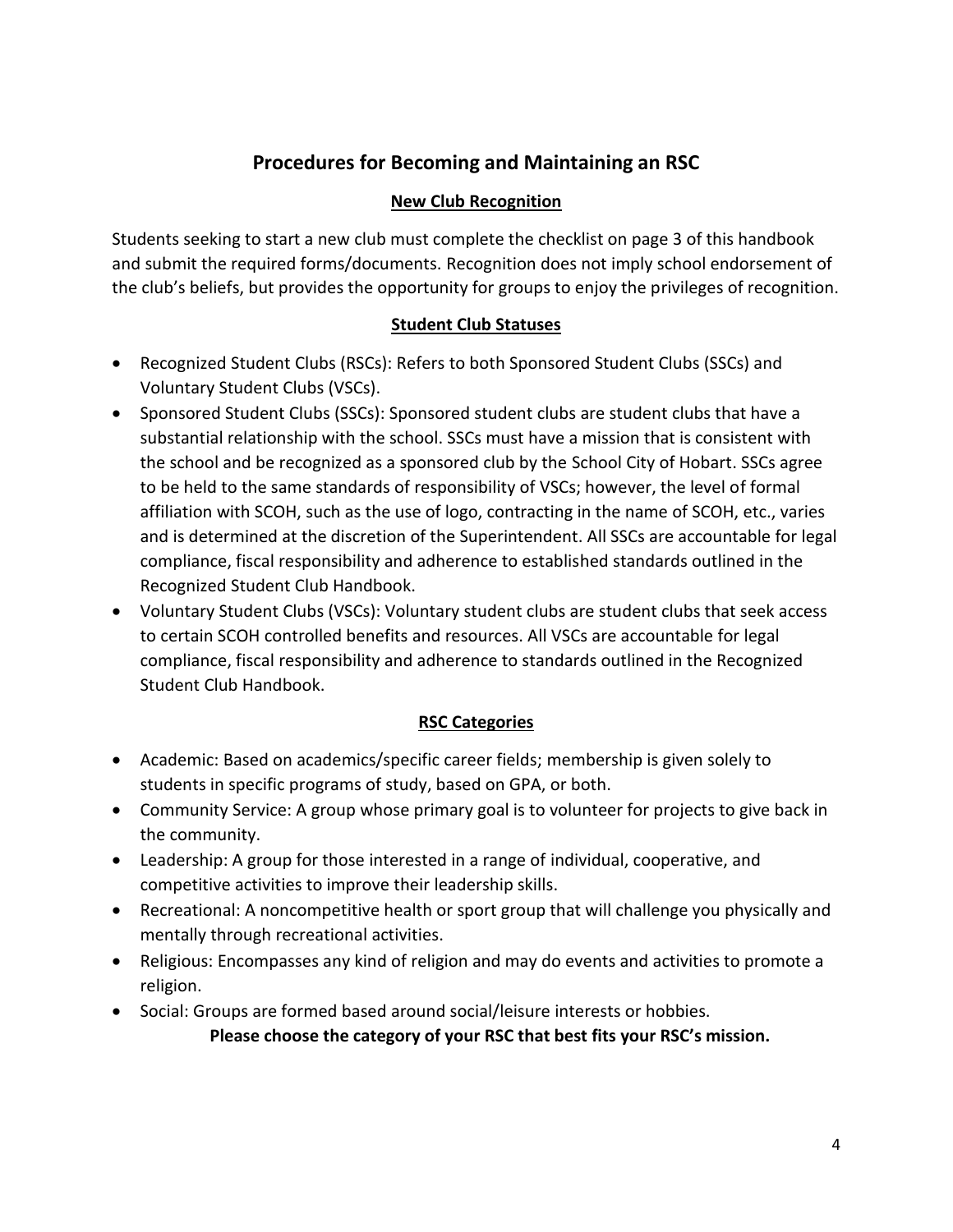# **Organization Recognition Requirements**

<span id="page-4-0"></span>To maintain ongoing recognition, all student clubs must:

- Participate in **LEADERSHIP DEVELOPMENT** activities.
- Complete a **COMMUNITY SERVICE PROJECT.** Community service hours should be reported on the Community Service Form (Form 7530 F3).
- Submit an **END OF YEAR REPORT** to the Principal no later than May 15th. This should be completed before your elections by the exiting Officer Board. The End of Year Report should contain the following information:
	- o List of special accomplishments or service performed.
	- o Budget and Income Expenditures.
	- o Membership Activities Activities and/or plans to recruit members.
	- $\circ$  Fundraising Activities List all activities held, fundraising or otherwise, and include dates/locations, etc. along with outcome, i.e. dollars raised, number of persons in attendance.
	- o Social or Non-Fundraising Activities with Turnout & Cost.
- Maintain a current **OFFICER ROSTER, CONSTIUTION, GENERAL FLYER and MEETING SCHEDULE.** Following your elections at the end of each year, all student clubs are required to complete an updated Officer Roster and Membership Form (Form 7530 F4). This should be turned into the Principal after your new officer elections, along with your End of Year Report.
- All members must uphold the Rules, Policies, Regulations, Code of Conduct, the Student Handbook, and the Board Policies of the School City of Hobart.

*Failure to adhere to any of the above recognition requirements may result in temporary suspension of a club's recognition status. Recognition will be considered temporarily suspended if any required materials or actions are not submitted to, or resolved with, the Principal within 14 days of the due date.* 

# **Membership Eligibility**

- <span id="page-4-1"></span> RSC membership must be open to all students that desire to join, or your criteria for membership must be clearly spelled out in advance in your constitution.
- Each club must have a minimum membership of five (5) students who are currently enrolled.
- The use of intimidation by either secluding the person being recruited or using inaccurate information to persuade a person to accept membership is prohibited.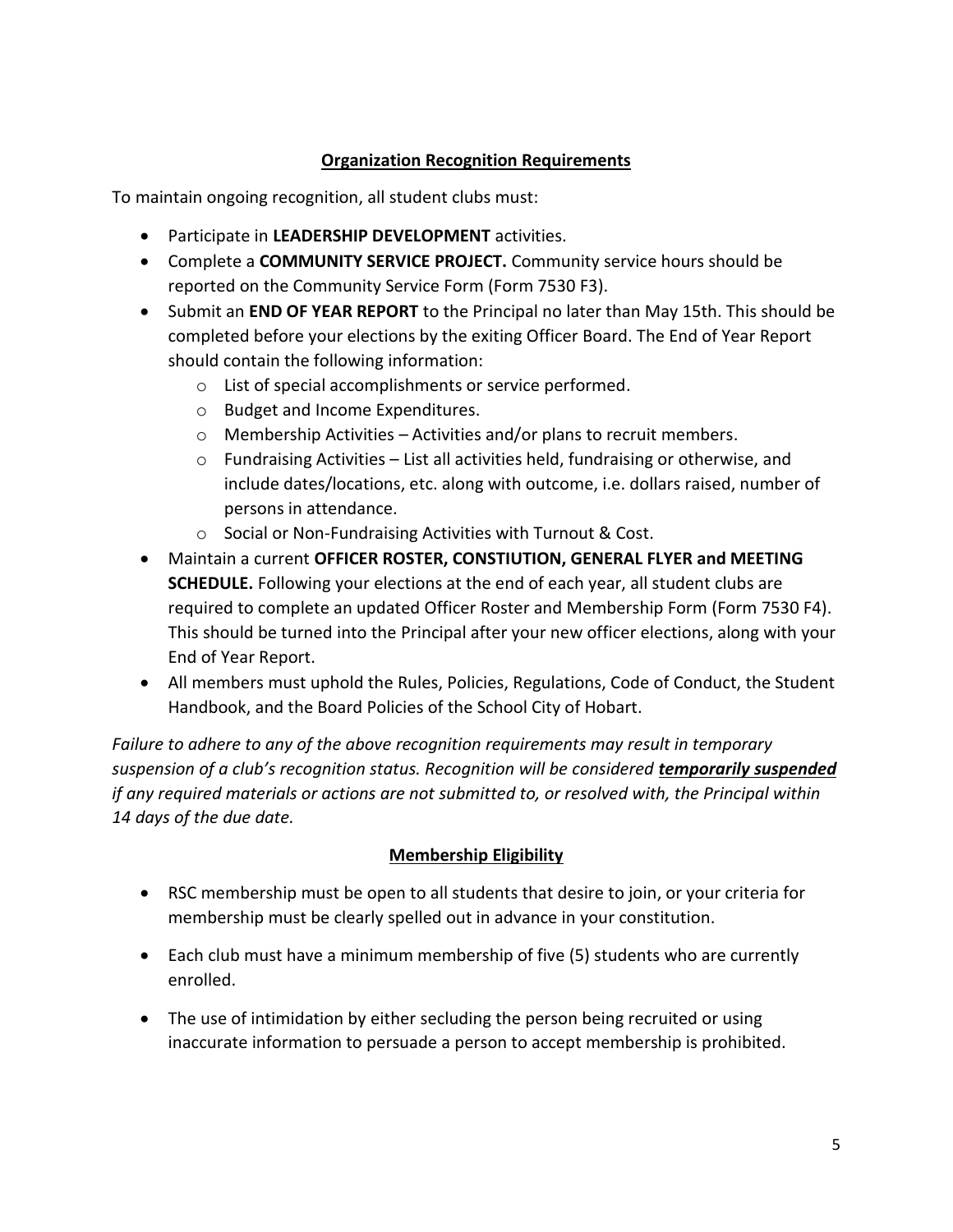# **Leadership Responsibilities**

# **Officer Duties**

<span id="page-5-1"></span><span id="page-5-0"></span>All Officers are responsible for upholding the student club recognition requirements and completion of leadership development activities. If it is not outlined in detail in your constitution, it is also the responsibility of the President & Vice President to develop a detailed list of tasks, duties, and expectations for each position. All Officers are responsible for keeping an individual calendar to track the events and meetings in which their participation is required.

#### **Event Planning Timeline for Officer/Student Leaders**

#### <span id="page-5-2"></span>*At least 4 weeks prior to an event*

- Obtain approval for your event from your Supervisor and Principal by filling out a Student Club Activity Request (Form 7530 F2).
- Ask your Supervisor to book your room and other facility needs via a Facility Usage Request.

#### *3 weeks prior to an event*

 Have your flyer promotion of your event approved and stamped by the Principal prior to posting.

# **Policies, Procedures, and Guidelines**

<span id="page-5-3"></span>The School City of Hobart Anti-Discrimination Policy clearly prohibits discrimination against students with disabilities in the conduct of programs and activities sponsored by Recognized Student Clubs.

# **Facilities Use**

<span id="page-5-4"></span>So far as its facilities permit and in accordance with board policy, the school will allow each registered club the ability to reserve meeting places without charge, and will endeavor to encourage and protect complete freedom of expression within the law in meetings of such clubs. The responsibility for any views expressed in such meetings is solely that of the individuals concerned; and the school is not to be held to approve or disapprove such views, whatever their nature, but to be concerned exclusively with the discharge of its education obligation to facilitate free expression of all points of view, to the extent guaranteed by the Constitution of the United States and of the State of Indiana.

**Communication with the Principal:** Student club leaders or representatives are responsible for maintaining open communication with the Principal in order to maintain smooth operations and successful programs. All SCOH forms such as facility usage requests, etc. are required to be completed and submitted by your adviser.

**Event Requests:** An RSC that wants to hold an event on campus must first fill out a Student Club Activity Request Form (Form 5730 F2). This form should be signed by the Supervisor, and then turned into the Principal. This is the first step in your process.

**Liability:** The school does not assume responsibility for any damages, loss or injury that may occur to the participant or named minor, while attending or participating in any activities, athletic events, or while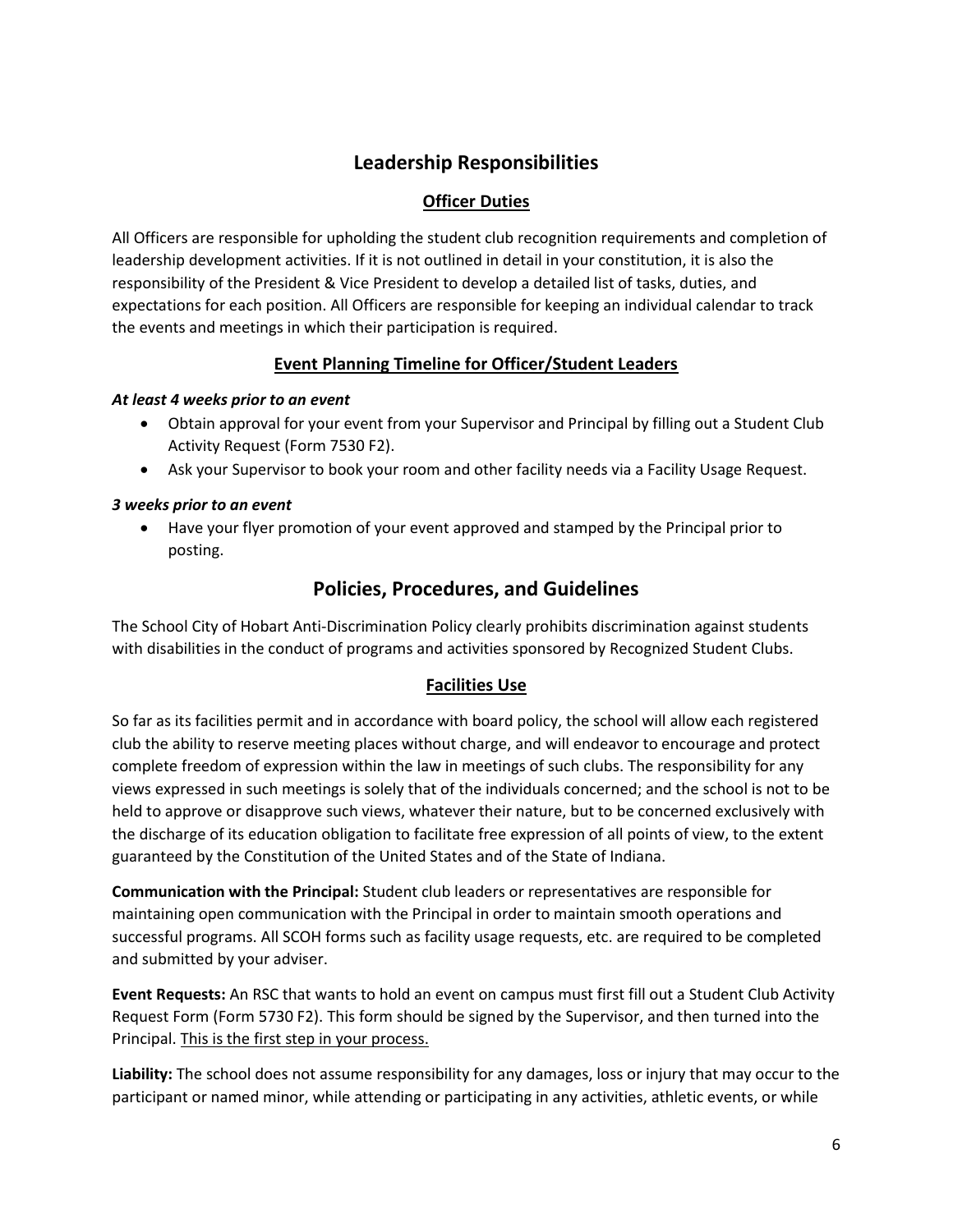using equipment or facilities of the School City of Hobart or any entity affiliated with it. Medical insurance along with any and all medical expenses are the responsibility of the individual participant.

## **Marketing/Communications**

<span id="page-6-0"></span>**Advertising/Bulletin Board Usage:** All posters and flyers must be submitted to the Principal for approval prior to printing and posting.

**School Logo:** RSCs are not official components of the school and are therefore prohibited from using the school name/logo in any of its flyers, promotional materials or handouts. A student club's unique logo cannot incorporate the official SCOH logo.

# **Disciplinary Procedures**

<span id="page-6-1"></span>Unless otherwise specified in this document, the Student Handbook, Code of Conduct, or School City of Hobart Board Policy, any violations of the rules contained herein shall result in the following:

- First violation: RSC will receive a verbal warning by the Principal
- Second violation: RSC will be reprimanded by the Principal by loss of RSC privileges via written announcement (to include facilities, flyering, and events) until resolved with the Principal.
- Third and Final violation: will be recognized by Principal for the period of a full school year.
- Violations relating to Board Policy or the Student Handbook Code of Conduct will be punishable according to the disciplinary policies contained therein.